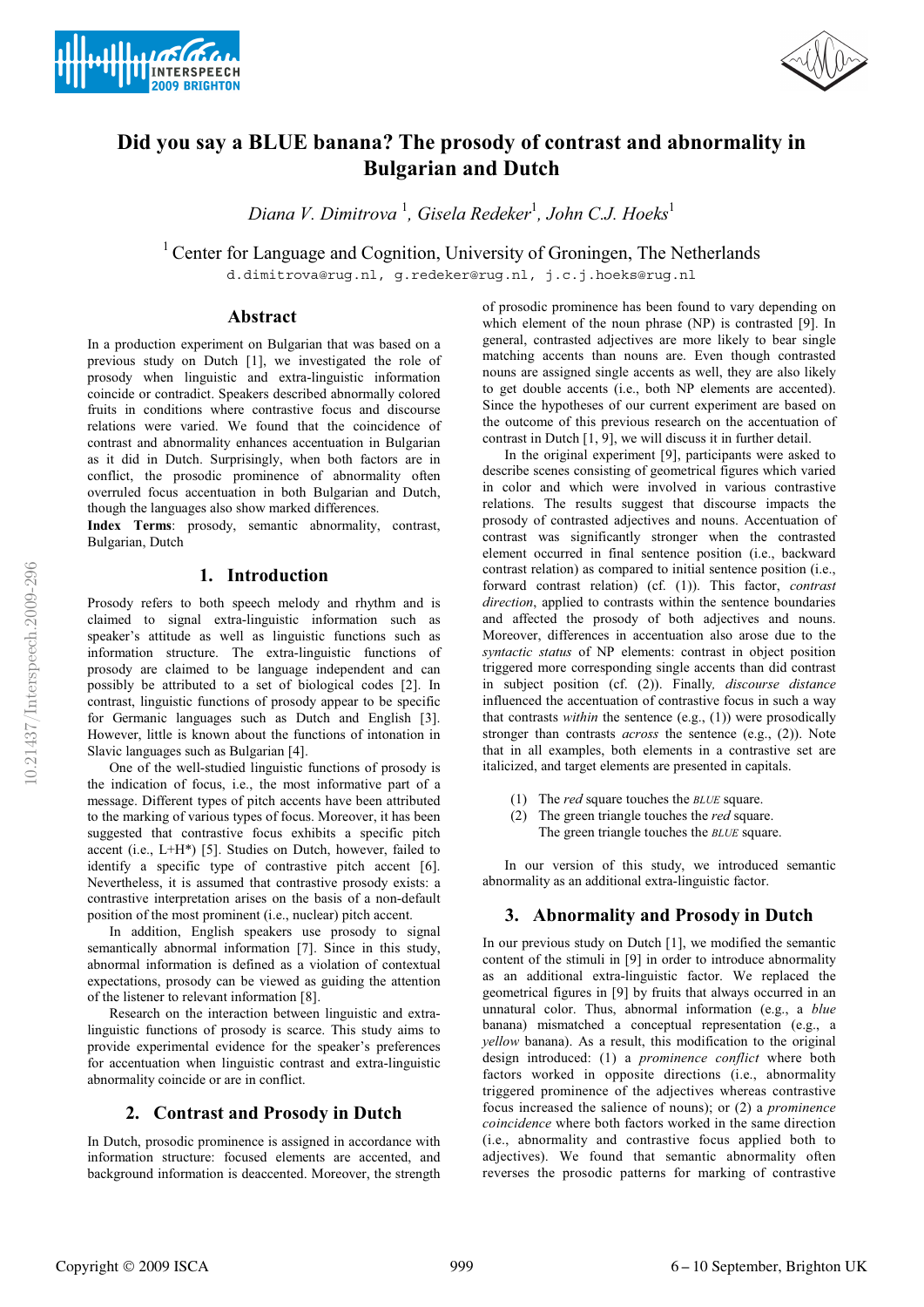focus in Dutch. Regardless of which element has been contrasted, adjectives were most often accented. Furthermore, semantic abnormality appeared superior to contextual effects. Except for discourse distance, the discourse factors tested did not significantly affect the prosodic realization of contrastive focus. Our findings thus provide evidence for the importance of extra-linguistic information for accentuation.

In the current experiment, we investigate whether we will obtain the same effects in Bulgarian.

# **4. Prosody in Bulgarian**

Research on the linguistic functions of prosody in Bulgarian has mostly concentrated on the phonetic characteristics of sentence types [10]. A few recent studies have addressed the prosodic correlates of information structural categories [4, 11]. Their results suggest that focus is prosodically marked in Bulgarian by means of pitch accents. However, there is no phonological difference between the accentuation of contrastive and non-contrastive focus [11].

To our knowledge, no studies so far have investigated whether focused *adjectives* behave prosodically differently as compared to focused *nouns* in Bulgarian. Moreover, it is unclear if and how the accentuation of focus is affected by discourse in this language. There is no evidence if speakers of Bulgarian perceive contrastive accentuation as distinct from a non-contrastive one. However, it has been suggested that strong prosodic prominence is necessary for contrastive focus, especially in initial sentence position [12]. Even further, no studies have investigated how abnormal information is prosodically marked in Bulgarian.

# **5. The Experiment**

### **5.1. Participants**

Ten native speakers of Bulgarian (age 19-33; four female) volunteered to participate in a production study that lasted approximately 15 minutes.

### **5.2. Procedure**

All recordings were made in a home setting in Bulgaria. Participants were presented with various scenes on a computer screen that consisted of three successive movements. Each scene displayed four pairs of fruits (bananas, lemons, cherries, and raspberries) in an unnatural color (e.g., blue, grey, etc.). The participants initiated the first movement with a mouse click and as a result, one pair of fruits moved towards another one, touched it, and returned to its original position. After the movement was completed, participants provided a description of the action. They were asked to name both the color and the type of fruit by producing sentences with a fixed SVO word order such as "The red bananas touch the blue bananas on the screen". We included a prepositional phrase after the object NP to rule out a possible combination of nuclear pitch accents with boundary tones in sentence final positions as well as to limit syntactic variation. The actual experiment was preceded by a practice session.

# **5.3. Materials**

Figure 1 displays two experimental scenes in which consecutive movements are indicated by numbered arrows. Colors are displayed on a grayscale and target sentences are presented in a box.



Figure 1: *Experimental scenes: (a) contrasted adjectives within the sentence (red vs. grey bananas); (b) contrasted nouns across the sentence (blue bananas vs. blue lemons).* 

The first two actions of a scene (cf., Figure 1, arrows 1 and 2) set up a discourse context for the *target* sentence which represents the third (and last) movement in a scene. Two NPs were defined as targets ("sinite limoni", *the blue lemons* and "sivite banani", *the grey bananas*).

| <b>Contrast Direction</b> |                                                                                                                                                         |  |  |  |  |  |
|---------------------------|---------------------------------------------------------------------------------------------------------------------------------------------------------|--|--|--|--|--|
| early contrast            | The GREY bananas touch the red bananas.                                                                                                                 |  |  |  |  |  |
| late contrast             | The <i>red</i> bananas touch the <i>GREY</i> bananas.                                                                                                   |  |  |  |  |  |
| <b>Syntactic Status</b>   |                                                                                                                                                         |  |  |  |  |  |
| subject contrast          | The <i>red</i> bananas touch the blue cherries.                                                                                                         |  |  |  |  |  |
| object contrast           | The <i>GREY</i> bananas touch the blue cherries.<br>The blue cherries touch the <i>red</i> bananas.<br>The blue cherries touch the <i>GREY</i> bananas. |  |  |  |  |  |
| <b>Discourse Distance</b> |                                                                                                                                                         |  |  |  |  |  |
| within contrast           | The red bananas touch the GREY bananas.                                                                                                                 |  |  |  |  |  |
| across contrast           | The blue cherries touch the <i>red</i> bananas.                                                                                                         |  |  |  |  |  |
|                           | The blue cherries touch the <i>GREY</i> bananas.                                                                                                        |  |  |  |  |  |

Table 1. *Experimental conditions.* 

Various types of contrast relations were established in each target sentence. First, the contrasted item was either the *color* of identical types of fruits (cf. Figure 1a) or the *type* of fruits with identical colors (cf. Figure 1b). Second, the contrasted target NPs occurred either in an *early* or in a *late* contrast (e.g., the first or the last mentioned element of a contrastive pair, respectively). Third, a contrasted element was coded as either a *subject* or as an *object*. Fourth, the NP elements were contrasted either *within* the target sentence or *across* the sentence boundary (e.g., between the target NP and an NP in the preceding second sentence). These discourse factors have been found to affect the accentuation of contrastive focus [9]. All conditions are listed in Table 1.

# **5.4. Hypothesis**

In line with [4, 11, 12] we predict that contrastive focus in Bulgarian should be realized by means of accentuation. Due to the lack of research on the prosodic patterns of elements within the NP as well as on abnormality and discourse, our study has an exploratory character.

### **5.5. Analysis**

From all 240 recorded sentences (24 target sentences x 10 subjects), 4 (0.6%) were excluded from further analysis due to errors and hesitations. Two intonation experts (the first author and an independent intonation researcher) performed an auditory analysis of target NP elements. The labelers judged the *prosodic prominence*: they annotated items that stood out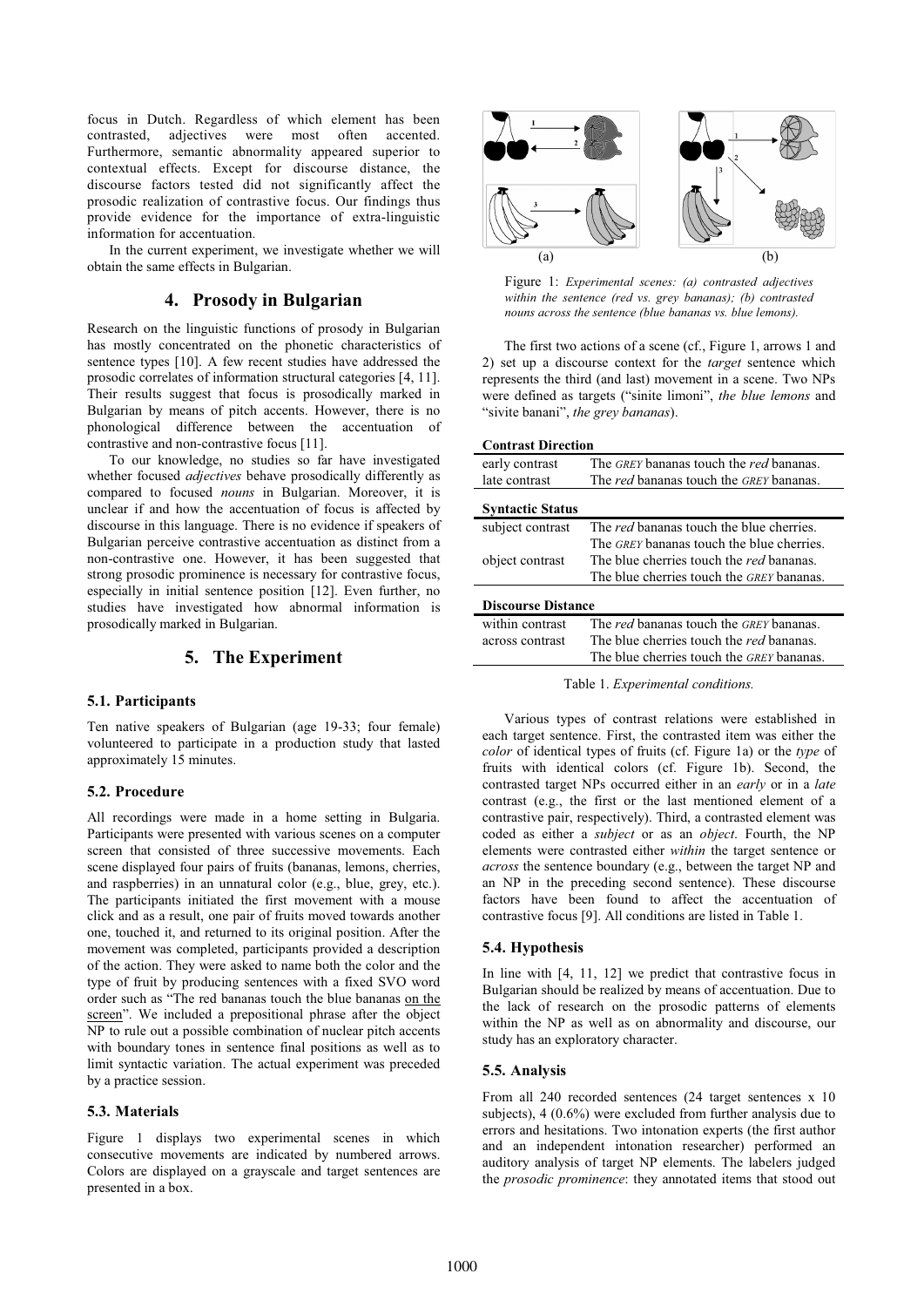*perceptually* as most prominent due to a higher pitch, a pitch accent, a higher intensity, or a combination thereof. Perceptually prominent elements are referred to as *accented elements*. We did not perform a phonological analysis of pitch accent types which we will address in future research.

#### **5.6. Results**

Mean percentages *Accented Element* (adjective vs. noun vs. both) were calculated in each of the three major sets of conditions: 1) contrast direction, 2) syntactic status of contrasted element, 3) discourse distance between contrasted elements. See Table 2 for actual percentages in all (sub-) conditions. We conducted Repeated Measures ANOVAs for the three major condition sets separately, each with three within-subjects factors: *Accented Element* (adjective vs. noun vs. both); *Contrasted Element* (adjective vs. noun), together with one of the following factors that are unique to a given condition set: *Contrast Direction* (early vs. late), *Syntactic Status* (subject vs. object), *Discourse Distance* (within sentence vs. across sentence). In order to compare these results with the previously collected Dutch results [1], we carried out the analyses mentioned above with the additional betweensubjects factor *Language* (Bulgarian vs. Dutch). All statistical tests are performed on transformed values (using arcsine transformation), and all post-hoc comparisons are Bonferronicorrected.

### *5.6.1. Contrast Direction*

The factor *Contrast Direction* did not have a significant effect on the accentuation of contrast. There was a main effect of *Accented Element* (F(2,18)=7.7, p<.05) which was qualified by a significant interaction between *Accented Element* and *Contrasted Element* (F(2,18)=12.6, p<.001). Post-hoc tests showed that this interaction results from a significant effect of *Accented Element* for adjectives (p<.001), but not for nouns  $(p=12)$ . If the contrasted element was an adjective, there were significantly more accented adjectives (77.5%; SE=8.7) than nouns (15%; SE=5.5) or accents on both (7.5%; SE=5.3). If, however, the noun was contrasted, there was no corresponding increase in accented nouns (40%; SE=11.3); numerically (but not significantly), there were even more accented adjectives (50%; SE=12.9).

When comparing Bulgarian to Dutch, we found no significant interactions involving language. Thus, in both languages, abnormality overruled the accentuation of contrast.

#### *5.6.2. Syntactic Status*

The factor *Syntactic Status* was involved in a significant threeway interaction with *Contrasted Element* and *Accented Element* (F(2,18)=5.0, p<.05). Follow-up analyses showed an interaction of *Contrasted Element* with *Accented Element* for grammatical subjects  $(p<01)$ , but no such interaction for grammatical objects  $(p=11)$ . Further investigating the data for grammatical subjects, we document a main effect of *Accented Element* for adjectives ( $p$ <.05), but not for nouns ( $p$ =.24), showing the same pattern as described above. When adjectives are contrasted, a significant increase in accents on the adjectives is observed, as compared to the increase in nouns. When nouns are contrasted, we did not find an increase in accentuation, and even observed a numerical advantage for accented adjectives.

 As far as the language tested is concerned, we observed a four-way interaction *Syntactic Status* x *Contrasted Element* x *Accented Element* x *Language*. For grammatical subjects,

there was no effect involving *Language* (F<1), indicating that Bulgarian and Dutch show highly similar prosodic patterns for contrast in subject position. Regardless of contrasted element, adjectives are most prominent. On the contrary, responses differed between languages when grammatical objects were concerned. Such language disparity was only apparent for nouns and there was no effect involving language for adjectives. Hence, in object position, the effect of anomaly is very strong in Bulgarian: there are significantly more accents on adjectives even though nouns are contrasted. The opposite is true for Dutch: if nouns are contrasted in object position, they are prosodically more prominent than adjectives. No other differences between the two languages were significant.

| <b>CONTRAST</b>           | <b>ACCENTED ELEMENT</b> |                  |      |      |      |               |      |  |
|---------------------------|-------------------------|------------------|------|------|------|---------------|------|--|
| <b>Type</b>               | Element                 | <i>Adjective</i> |      | Noun |      | Both          |      |  |
|                           |                         | $\frac{0}{0}$    | SE   | $\%$ | SE   | $\frac{0}{0}$ | SЕ   |  |
| <b>Contrast Direction</b> |                         |                  |      |      |      |               |      |  |
| Early                     | <i>Adjective</i>        | 70               | 13.3 | 25   | 11.2 | 5             | 5.0  |  |
|                           | Noun                    | 55               | 13.8 | 40   | 12.5 | 5             | 5.0  |  |
| Late                      | Adjective               | 85               | 10.7 | 5    | 5.0  | 10            | 10.0 |  |
|                           | Noun                    | 45               | 13.8 | 40   | 12.5 | 15            | 7.6  |  |
| <b>Syntactic Status</b>   |                         |                  |      |      |      |               |      |  |
| <b>Subject</b>            | <i>Adjective</i>        | 85               | 10.7 | 10   | 10.0 | 5             | 5.0  |  |
|                           | Noun                    | 35               | 13.0 | 50   | 12.9 | 15            | 7.6  |  |
| Object                    | Adjective               | 80               | 11.1 | 5    | 5.0  | 15            | 10.7 |  |
|                           | Noun                    | 60               | 14.5 | 10   | 6.7  | 30            | 11.0 |  |
| <b>Discourse Distance</b> |                         |                  |      |      |      |               |      |  |
| Within                    | <i>Adjective</i>        | 85               | 10.7 | 5    | 5.0  | 10            | 10.0 |  |
|                           | Noun                    | 45               | 13.8 | 40   | 12.5 | 15            | 7.6  |  |
| Across                    | Adjective               | 80               | 11.0 | 5    | 5.0  | 15            | 10.7 |  |
|                           | Noun                    | 60               | 14.5 | 10   | 6.7  | 30            | 11.0 |  |

Table 2. *Accentuation percentages (plus SE) for all (sub-) conditions in each of the major conditions.* 

#### *5.6.3. Discourse Distance*

We found a significant three-way interaction of *Discourse Distance x Contrasted element x Accented Element*. Follow-up analyses exhibit a significant interaction of *Contrasted Element x Accented Element* for contrast *within* the sentence (p<.001) but no such interaction for contrast *across* the sentence  $(p=11)$ . For within-contrast, there was a marginally significant effect of *Accented Element* for contrasted nouns  $(p=10)$ , and a highly significant effect for contrasted adjectives, indicating that in both cases there were more accents on adjectives than on nouns.

When comparing Dutch and Bulgarian, we note a fourway interaction *Discourse Distance* x *Contrasted Element* x *Accented Element* x *Language*. The interaction *Contrasted Element* x *Accented Element* with *Language* was found only for contrasts across the sentence boundary but not for contrasts within the sentence. Follow-up analyses for across cases showed essentially the same pattern that we saw for *Syntactic Status*, namely a strong anomaly effect in Bulgarian where there were more accents on adjectives when nouns were contrasted. Dutch showed a reverse 'normal' pattern, with significantly more accents on nouns when nouns were contrasted across the sentence boundary.

### **6. Discussion**

We found that linguistic as well as extra-linguistic factors are prosodically marked in both Bulgarian and Dutch. When these